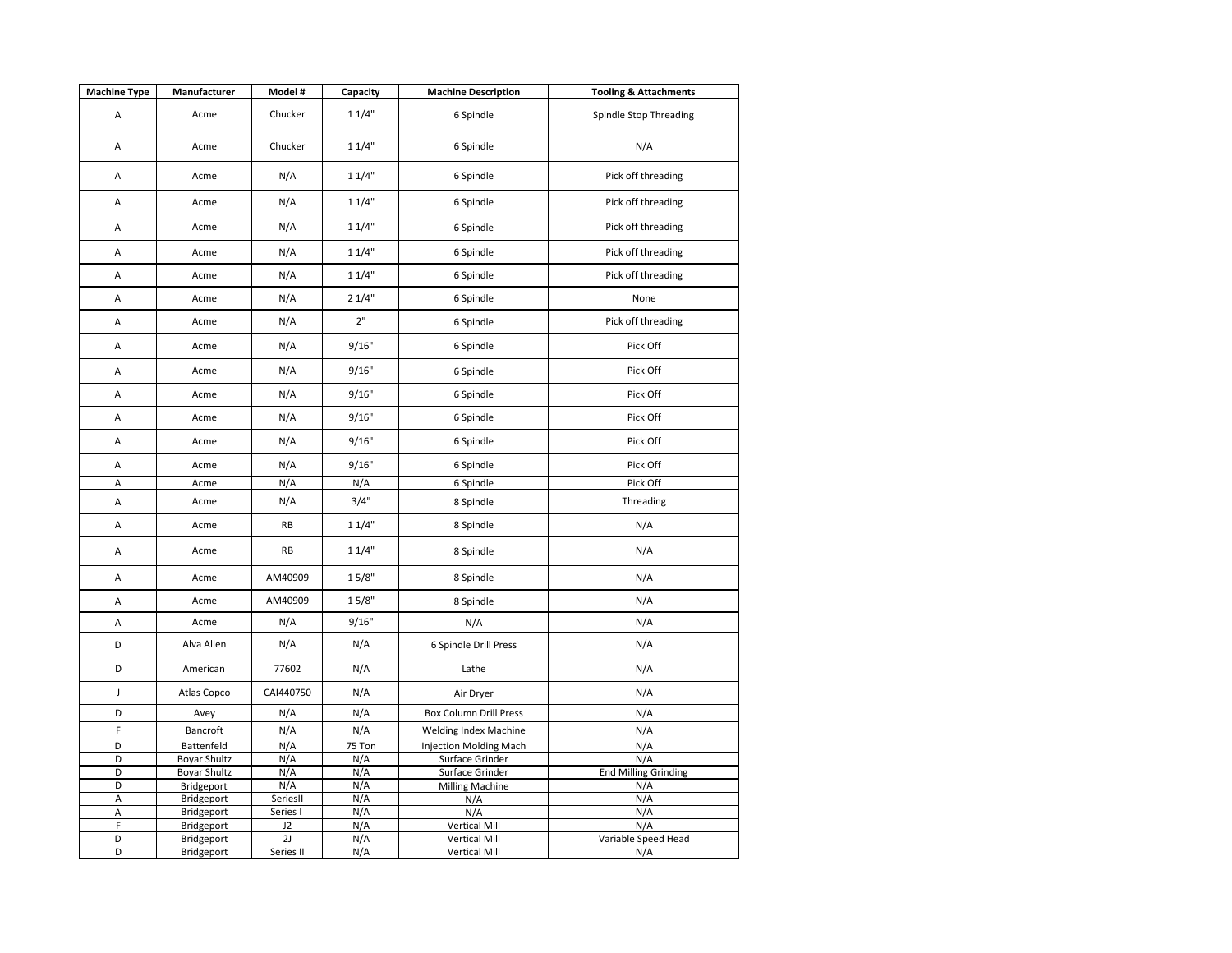| D              | Bridgeport           | 2J           | N/A         | <b>Vertical Mill</b>                                         | DRO, Power Feed               |
|----------------|----------------------|--------------|-------------|--------------------------------------------------------------|-------------------------------|
| A              | Brown & Sharp        | N/A          | N/A         | Hand Screw Machine                                           | N/A                           |
| A              | Brown & Sharp        | #2           | $11/2$ "    | <b>Screw Machine</b>                                         | N/A                           |
| Α              | Brown & Sharp        | #2           | 15/8"       | <b>Screw Machine</b>                                         | N/A                           |
| A              | Brown & Sharp        | #2           | 15/8"       | <b>Screw Machine</b>                                         | N/A                           |
| A              | Brown & Sharp        | #3           | 23/8"       | Servo Cam Screw Machine                                      | N/A                           |
| A              | Brown & Sharp        | N/A          | N/A         | Surface Grinder                                              | Coolant Pump                  |
| A              | Brown & Sharp        | #2           | 15/8"       | <b>Ultramatic Screw Mach</b>                                 | N/A                           |
| E              | Catepillar           | 33L1076      | 7,000 lb.   | Forktruck                                                    | N/A                           |
| E              | Catepillar           | N/A          | N/A         | Forktruck                                                    | N/A                           |
| E              | Catepillar           | AT87B00221   | 10,000 lbs. | Forktruck                                                    | N/A                           |
| E              | Catepillar           | 87B00231     | N/A         | Forktruck                                                    | N/A                           |
| E              | Catepillar           | N/A          | 10,000 lbs. | Forktruck                                                    | N/A                           |
| D              | Central Mach         | N/A          | N/A         | Shot Blast Machine                                           | N/A                           |
| D              | Chalvier             | FSG-618      | N/A         | Surface Grinder                                              | N/A                           |
| H              | Cincinnati           | #2           | N/A         | Centerless Grinder                                           | N/A                           |
| H              | Cincinnati           | #2           | N/A         | Centerless Grinder                                           | N/A                           |
| H              | Cincinnati           | #2           | N/A         | Centerless Grinder                                           | N/A                           |
| H              | Cincinnati           | #2           | N/A         | Centerless Grinder                                           | N/A                           |
| $\overline{H}$ | Cincinnati           | #2           | N/A         | Centerless Grinder                                           | N/A                           |
| H              | Cincinnati           | #2           | N/A         | Centerless Grinder                                           | N/A                           |
| H              | Cincinnati           | #2           | N/A         | Centerless Grinder                                           | N/A                           |
| Н              | Cincinnati           | #2           | N/A         | Centerless Grinder                                           | N/A                           |
| $\sf H$        | Cincinnati           | #3           | N/A         | <b>Twin Grip</b>                                             | N/A                           |
| J              | Cincom               | $F-32$       | N/A         |                                                              | N/A                           |
| A              | Citizen              | L20          | N/A         | <b>CNC Swiss Turning Ctr</b><br><b>CNC Swiss Turning Ctr</b> | Conveyor/Bar Feed             |
| А              | Citizen              | A20          | N/A         | <b>CNC Swiss Turning Ctr</b>                                 | <b>Bar Feed</b>               |
| А              | Citizen              | $L-16$       | N/A         | <b>CNC Swiss Turning Ctr</b>                                 | N/A                           |
|                |                      |              |             |                                                              |                               |
| A              | Citizen              | $L-16$       | N/A         | <b>CNC Swiss Turning Ctr</b>                                 | N/A                           |
| E              | Clark                | TM2471568120 | 3,225 lb.   | Forktruck                                                    | N/A                           |
| E              | Clark                | W1254023781F | 2,300 lb.   | Forktruck                                                    | N/A                           |
| E              | Clark                | 6851522906   | 7,000 lb.   | Forktruck                                                    | N/A                           |
| E              | Clark                | N/A          | N/A         | Forktruck                                                    | N/A                           |
| F              | Clearing             | N/A          | 75 Ton      | Punch Pres                                                   | 12 Station Indexer            |
| A              | Conematic            | N/A          | N/A         | Automatic Bar Machine                                        | N/A                           |
| A              | Conomatic            | <b>SEC</b>   | 25/8"       | 6 Spindle                                                    | Taping & Threading            |
| A              | Conomatic            | <b>TVR</b>   | 11/4"       | 6 Spindle                                                    | Taping & Threading            |
| Α              | Conomatic            | TV           | 1"          | 6 Spindle                                                    | Taping & Threading            |
| A              | Conomatic            | <b>TF</b>    | $15/8$ "    | 6 Spindle                                                    | Taping & Threading            |
| A              | Conomatic            | TF           | 15/8"       | 6 Spindle                                                    | <b>Taping &amp; Threading</b> |
| A              | Conomatic            | TF           | 25/8"       | 6 Spindle                                                    | Taping & Threading            |
| A              | Conomatic            | SF           | 31/2"       | 6 Spindle                                                    | Taping & Threading            |
| Α              | Conomatic            | <b>SEC</b>   | 25/8"       | 6 Spindle                                                    | Taping & Threading            |
| A              | Conomatic            | <b>SEC</b>   | 25/8"       | 6 Spindle                                                    | Taping & Threading            |
| Α              | Conomatic            | <b>SEC</b>   | 25/8"       | 6 Spindle                                                    | Taping & Threading            |
| A              | Conomatic            | SN           | 2"          | 6 Spindle                                                    | Tapping & Threading           |
| A              | Conomatic            | N/A          | 41/4"       | 6 Spindle                                                    | N/A                           |
| A              | Conomatic            | <b>VKA</b>   | 1"          | 8 Spindle                                                    | Taping & Threading            |
| A              | Conomatic            | VNA          | 15/8"       | 8 Spindle                                                    | Taping & Threading            |
| A              | Conomatic            | VN           | 15/8"       | 8 Spindle                                                    | N/A                           |
| A              | Conomatic            | SF           | 31/2"       | 8 Spindle                                                    | Taping, Threading & Pick Off  |
| A              | Conomatic            | <b>VKA</b>   | 1"          | 8 Spindle                                                    | N/A                           |
| A              | Conomatic            | <b>GKC</b>   | 25/8"       | 8 Spindle                                                    | N/A                           |
| A              | Conomatic            | GSC          | 31/4"       | 8 Spindle                                                    | Taping & Threading            |
| E              | Curtis               | N/A          | 40HP        |                                                              | N/A                           |
| E              |                      | N/A          | N/A         | Air Compressor<br>Golfcart                                   | N/A                           |
|                | Cushman<br>Davenport | B            | 3/4"        | <b>Bar Machine</b>                                           | Spindle Stopping Clutch       |
| A              |                      |              |             |                                                              |                               |
| A              | Davenport            | B            | 3/4"        | <b>Bar Machine</b>                                           | Spindle Stopping Clutch       |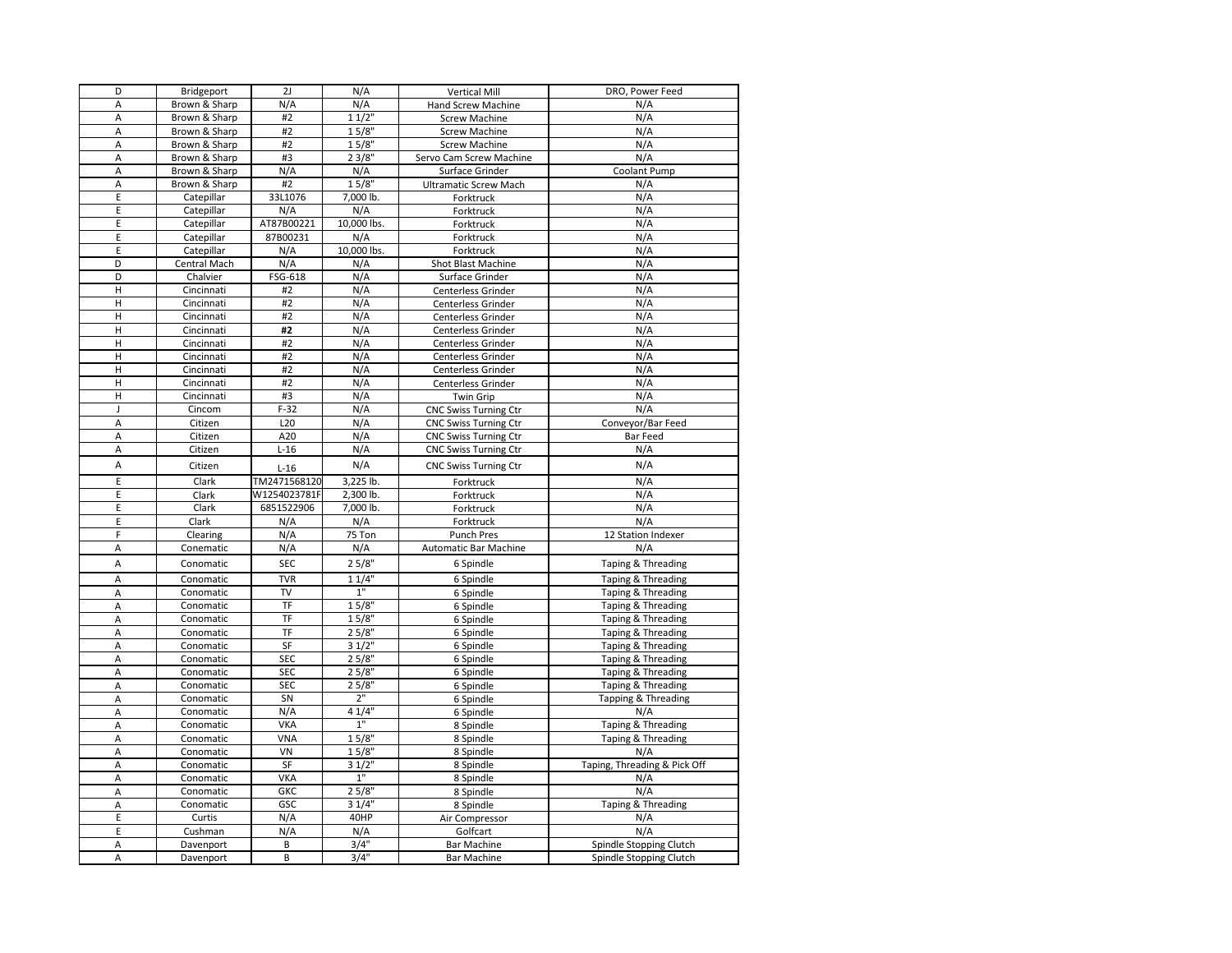| A              | Davenport                | B            | $3/4$ "            | <b>Bar Machine</b>                 | Spindle Stopping Clutch   |
|----------------|--------------------------|--------------|--------------------|------------------------------------|---------------------------|
| A              | Davenport                | B            | 3/4"               | <b>Bar Machine</b>                 | Spindle Stopping Clutch   |
| A              | Davenport                | B            | 3/4"               | <b>Bar Machine</b>                 | Spindle Stopping Clutch   |
| Α              | Davenport                | B            | 3/4"               | <b>Bar Machine</b>                 | Spindle Stopping Clutch   |
| A              | Davenport                | B            | 3/4"               | <b>Bar Machine</b>                 | Spindle Stopping Clutch   |
| A              | Davenport                | B            | 3/4"               | <b>Bar Machine</b>                 | Spindle Stopping Clutch   |
| A              | Davenport                | B            | 3/4"               | <b>Bar Machine</b>                 | Spindle Stopping Clutch   |
| A              | Davenport                | B            | 3/4"               | <b>Bar Machine</b>                 | Spindle Stopping Clutch   |
| A              | Davenport                | B            | 3/4"               | <b>Bar Machine</b>                 | Spindle Stopping Clutch   |
| A              | Davenport                | B            | 3/4"               | <b>Bar Machine</b>                 | Spindle Stopping Clutch   |
| A              | Davenport                | B            | 3/4"               | <b>Bar Machine</b>                 | Spindle Stopping Clutch   |
| A              | Davenport                | B            | 9/16"              | <b>Bar Machine</b>                 | Spindle Stopping Clutch   |
| A              | Davenport                | B            | 3/5"               | <b>Bar Machine</b>                 | Pick Off & Drill & Tap    |
| A              | Davenport                | B            | 3/4"               | <b>Bar Machine</b>                 | Spindle Stopping Clutch   |
| $\mathsf A$    | Davenport                | B            | 3/4"               | <b>Bar Machine</b>                 | Spindle Stopping Clutch   |
| A              | Davenport                | B            | $3/4$ <sup>"</sup> | <b>Bar Machine</b>                 | Spindle Stopping Clutch   |
| A              | Davenport                | B            | 3/4"               | <b>Bar Machine</b>                 | Spindle Stopping Clutch   |
| A              | Davenport                | B            | 9/16"              | <b>Bar Machine</b>                 | Spindle Stopping Clutch   |
| A              | Davenport                | B            | 3/4"               | <b>Bar Machine</b>                 | Spindle Stopping Clutch   |
| A              | Davenport                | B            | 3/4"               | <b>Bar Machine</b>                 | Spindle Stopping Clutch   |
| A              | Davenport                | B            | 9/16"              | <b>Bar Machine</b>                 | Spindle Stopping Clutch   |
| A              | Davenport                | B            | 3/4"               | <b>Bar Machine</b>                 | Spindle Stopping Clutch   |
| A              | Davenport                | B            | 3/4"               | <b>Bar Machine</b>                 | Spindle Stopping Clutch   |
| A              | Davenport                | B            | 9/16"              | Bar Machine                        | Spindle Stopping Clutch   |
| A              | Davenport                | B            | 9/16"              | Chucker                            | N/A                       |
| A              | Davenport                | B            | N/A                | <b>Bar Machine</b>                 | N/A                       |
| D              | Dennison                 | N/A          | N/A                | <b>Hydraulic Press</b>             | 6-Station Indexer         |
| D              | DoAll                    | N/A          | 36"                | Vertical Band Saw                  | N/A                       |
| F              | Dri-Air                  | N/A          | N/A                | <b>Material Dryer</b>              | N/A                       |
| D              | Ex-Cell-O                | N/A          | N/A                | Mill                               | DRO, Power Feed           |
| $\mathbf{I}$   | <b>Federal Equipment</b> | N/A          | N/A                | I.D. Measuring Instrument          | N/A                       |
|                |                          |              |                    |                                    |                           |
| A              | FMB                      | N/A          | N/A                | <b>Bar Loader</b>                  | N/A                       |
| A              | FMB                      | N/A          | N/A                | Mini Bar Loader                    | N/A                       |
| D              | Greenerd                 | NO7          | 10-T0n             | <b>Arbor Press</b>                 | N/A                       |
| D              | Grob                     | N/A          | N/A                | <b>Band Saw</b>                    | N/A                       |
| D              | Grob                     | N/A          | 18"                | Vertical Band Saw                  | N/A                       |
| D              | Hardinge                 | <b>DV-59</b> | N/A                | Hardinge Super Precision Lathe     | Collet Chuck, 4 Jaw Chuck |
| F              | Harrison                 | 600          | N/A                | <b>Engine Lathe</b>                | N/A                       |
| B              | Hydromat                 | N/A          | N/A                | 10 station Pro20                   | N/A                       |
| B              | Hydromat                 | N/A          | N/A                | 12 station                         | N/A                       |
| B              | Hydromat                 | N/A          | N/A                | 12 Station                         | N/A                       |
| $\overline{B}$ | Hydromat                 | N/A          | N/A                | 16 station HP32                    | N/A                       |
| B              | Hydromat                 | N/A          | N/A                | 16 station HP32                    | N/A                       |
| B              | Hydromat                 | N/A          | N/A                | 16 station HP32                    | N/A                       |
| B              | Hydromat                 | N/A          | N/A                | 20 Series CNC NT Tool Spindle      | N/A                       |
| $\overline{B}$ | Hydromat                 | N/A          | N/A                | 20 Series Cross Drill Head         | N/A                       |
| В              | Hydromat                 | N/A          | N/A                | 20 Series Inverters                | N/A                       |
| B              | Hydromat                 | N/A          | N/A                | 20 Series Threading Units          | N/A                       |
| B              | Hydromat                 | N/A          | N/A                | 20 Series Tool Spindles            | N/A                       |
| B              | Hydromat                 | N/A          | N/A                | 20 Series Vertical VKS Flange      | N/A                       |
| B              | Hydromat                 | N/A          | N/A                | 20 Series with Variable Speed      | N/A                       |
| B              | Hydromat                 | N/A          | N/A                | 25 12 station                      | N/A                       |
| B              | Hydromat                 | N/A          | N/A                | 25 12 station                      | N/A                       |
| B              | Hydromat                 | N/A          | N/A                | 25 12 station                      | N/A                       |
| В              | Hydromat                 | N/A          | N/A                | 25 12 station                      | N/A                       |
| B              | Hydromat                 | N/A          | N/A                | 25 12 station                      | N/A                       |
| В              | Hydromat                 | N/A          | N/A                | 25 12 station                      | N/A                       |
| B<br>B         | Hydromat<br>Hydromat     | N/A<br>N/A   | N/A<br>N/A         | 25 12station<br>3 Axis Mill NT CNC | N/A<br>N/A                |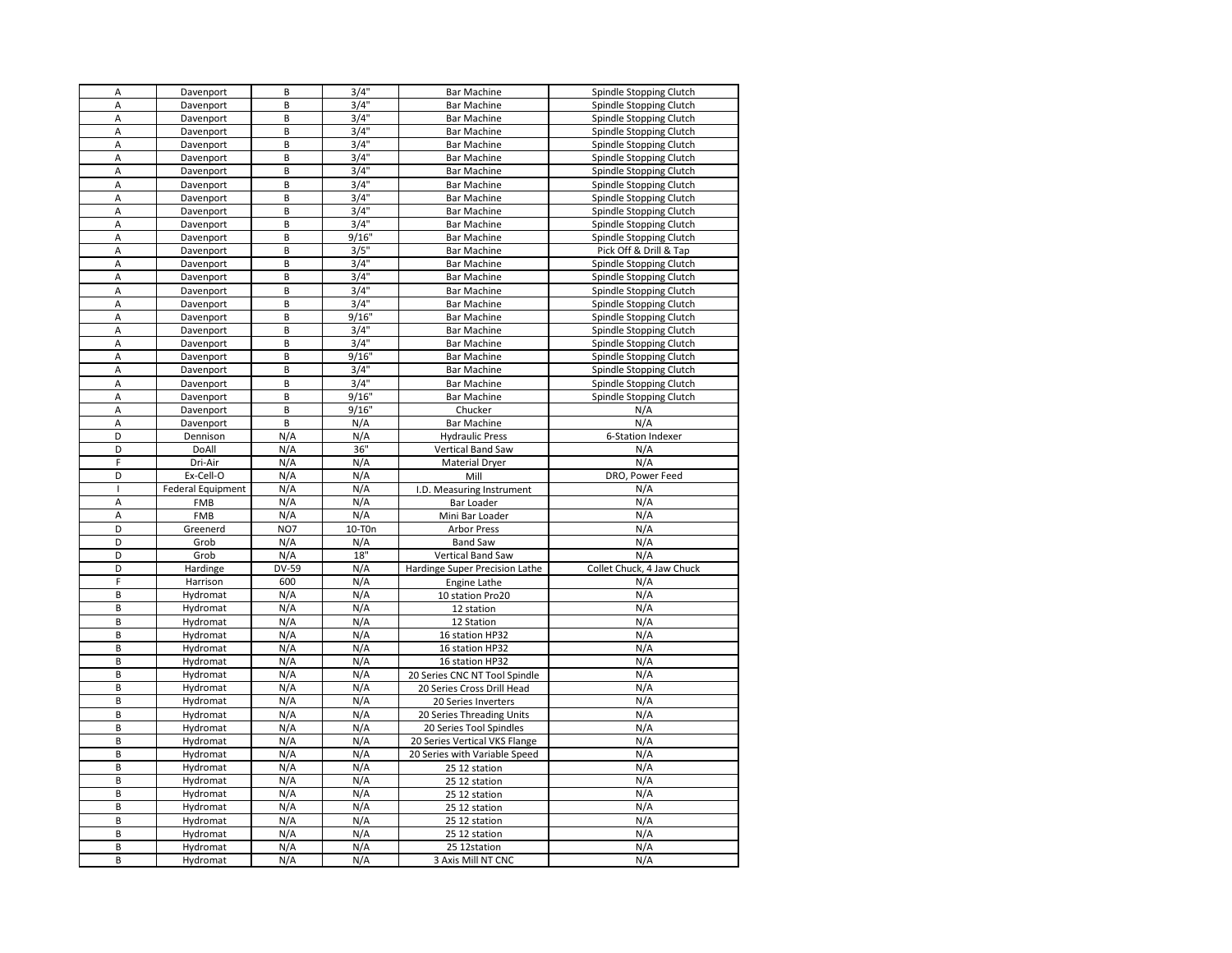| B            | Hydromat         | N/A          | N/A       | 30 Series Electronic Inverter      | N/A                |
|--------------|------------------|--------------|-----------|------------------------------------|--------------------|
| B            | Hydromat         | N/A          | N/A       | 30 Series Hydraulic Approach       | N/A                |
| B            | Hydromat         | N/A          | N/A       | 30 Series Inverters                | N/A                |
| B            | Hydromat         | N/A          | N/A       | 30 Series QC Threading Units       | N/A                |
| B            | Hydromat         | N/A          | N/A       | 30 Series Recess Units             | N/A                |
| B            | Hydromat         | N/A          | N/A       | 30 Series Sliding Flange Hydraulic | N/A                |
| B            | Hydromat         | N/A          | N/A       | 30 Series Threading Units          | N/A                |
| B            | Hydromat         | N/A          | N/A       | 30 Series Tool Spindle Units       | N/A                |
| B            | Hydromat         | N/A          | N/A       | 30 Series Vertical VKS Glange      | N/A                |
| B            | Hydromat         | N/A          | N/A       |                                    | N/A                |
| B            |                  | N/A          | N/A       | 30 Series with Direct Drive Saw    | N/A                |
|              | Hydromat         |              |           | 30 Series with Variable Speed      |                    |
| B            | Hydromat         | N/A          | N/A       | 3245 16 station                    | N/A                |
| B            | Hydromat         | N/A          | N/A       | 3245 16 station                    | N/A                |
| B            | Hydromat         | N/A          | N/A       | 3245 16 station                    | N/A                |
| B            | Hydromat         | N/A          | N/A       | 3245 16 station                    | N/A                |
| B            | Hydromat         | N/A          | N/A       | 32-45-16 Base                      | N/A                |
| B            | Hydromat         | N/A          | N/A       | 36/100 Series Recess Unit          | N/A                |
| B            | Hydromat         | N/A          | N/A       | 36/100 Tool Spindle Units          | N/A                |
| B            | Hydromat         | N/A          | N/A       | 40 Series Electronic Inverter      | N/A                |
| B            | Hydromat         | N/A          | N/A       | 40 Series Inverters                | N/A                |
| B            | Hydromat         | N/A          | N/A       | 40 Series NT Tool Spindle CNC      | N/A                |
| B            | Hydromat         | N/A          | N/A       | 40 Series Recess Units             | N/A                |
| B            | Hydromat         | N/A          | N/A       | 40 Series Tool Spindle Units       | N/A                |
| B            | Hydromat         | N/A          | N/A       | 40 Series with Variable Speed      | N/A                |
| B            | Hydromat         | N/A          | N/A       | 45 12 station                      | N/A                |
| B            | Hydromat         | N/A          | N/A       | 45 12 station                      | N/A                |
| B            | Hydromat         | N/A          | N/A       | 45 12 station                      | N/A                |
| B            | Hydromat         | N/A          | N/A       | 45 12 station                      | N/A                |
| B            | Hydromat         | N/A          | N/A       | 45 12 station                      | N/A                |
| B            | Hydromat         | N/A          | N/A       | 45 12 station                      | N/A                |
| B            | Hydromat         | N/A          | N/A       | 50/100 Series NT CNC Recess        | N/A                |
| B            | Hydromat         | N/A          | N/A       | Direct Drives with Cut off Saw     | N/A                |
| B            | Hydromat         | N/A          | N/A       | Magazine Loader                    | N/A                |
| B            | Hydromat         | N/A          | N/A       | N/A                                | N/A                |
| В            | Hydromat         | N/A          | N/A       | Parts                              | N/A                |
| B            | Hydromat         | N/A          | N/A       | Parts                              | N/A                |
| B            | Hydromat         | N/A          | N/A       | Parts and Accessories              | N/A                |
| B            | Hydromat         | N/A          | N/A       | <b>Recess Unit</b>                 | N/A                |
| B            | Hydromat         | N/A          | N/A       | <b>Transfer Units</b>              | N/A                |
| E            |                  | D010802554Z  | 3,000 lb. | Forktruck                          | N/A                |
| E            | Hyster           | 8114Y03577A  | 2.850 lb. |                                    | N/A                |
| E            | Hyster<br>Hyster | A187V07079H  | 5,000 lb. | Forktruck                          | N/A                |
| E            | Hyster           | D002D13625G  | 6,000 lb. | Forktruck                          | N/A                |
| D            |                  |              |           | Forktruck                          |                    |
|              | K.O. Lee         | N/A          | N/A       | Tool & Cutter Grinder              | N/A                |
| $\mathbf{I}$ | Keyence          | N/A          | N/A       | Computerized Inspection            | N/A                |
| D            | LeBlond          | N/A          | N/A       | Engine Lathe                       | DRO, 4=JAW         |
| E            | Linde Baker      | 350F05130916 | 4,000 lb. | Forktruck                          | N/A                |
| D            | Littell          | N/A          | N/A       | Coil Feeder                        | N/A                |
| н            | Madison          | N/A          | N/A       | Surface Grinder                    | Magnetic Chuck     |
| F            | Marley           | N/A          | N/A       | <b>Refrigeration Unit</b>          | N/A                |
| G            | Mayfran          | N/A          | N/A       | Chip Spinner                       | N/A                |
| $\mathsf C$  | Mazak            | N/A          | N/A       | Mazak-Mate Precision Lathe         | Tusset tail stock  |
| D            | Miller           | N/A          | N/A       | Syncrowave 350 Welder              | N/A                |
| D            | Miller           | N/A          | N/A       | Welder with wire feed              | N/A                |
| F            | Minster          | N/A          | 75 Ton    | <b>OBI Punch Press</b>             | 8 Station Indexer  |
| E            | Misc.            | N/A          | N/A       | Forktruck                          | N/A                |
| J            | Misc. Tanks      | N/A          | N/A       | N/A                                | N/A                |
| F            | Miyano           | LZ01         | N/A       | <b>CNC Turning Center</b>          | N/A                |
| $\mathsf{C}$ | Miyano           | LG2R         | N/A       | <b>CNC Turning Center</b>          | Mectrum 722 Loader |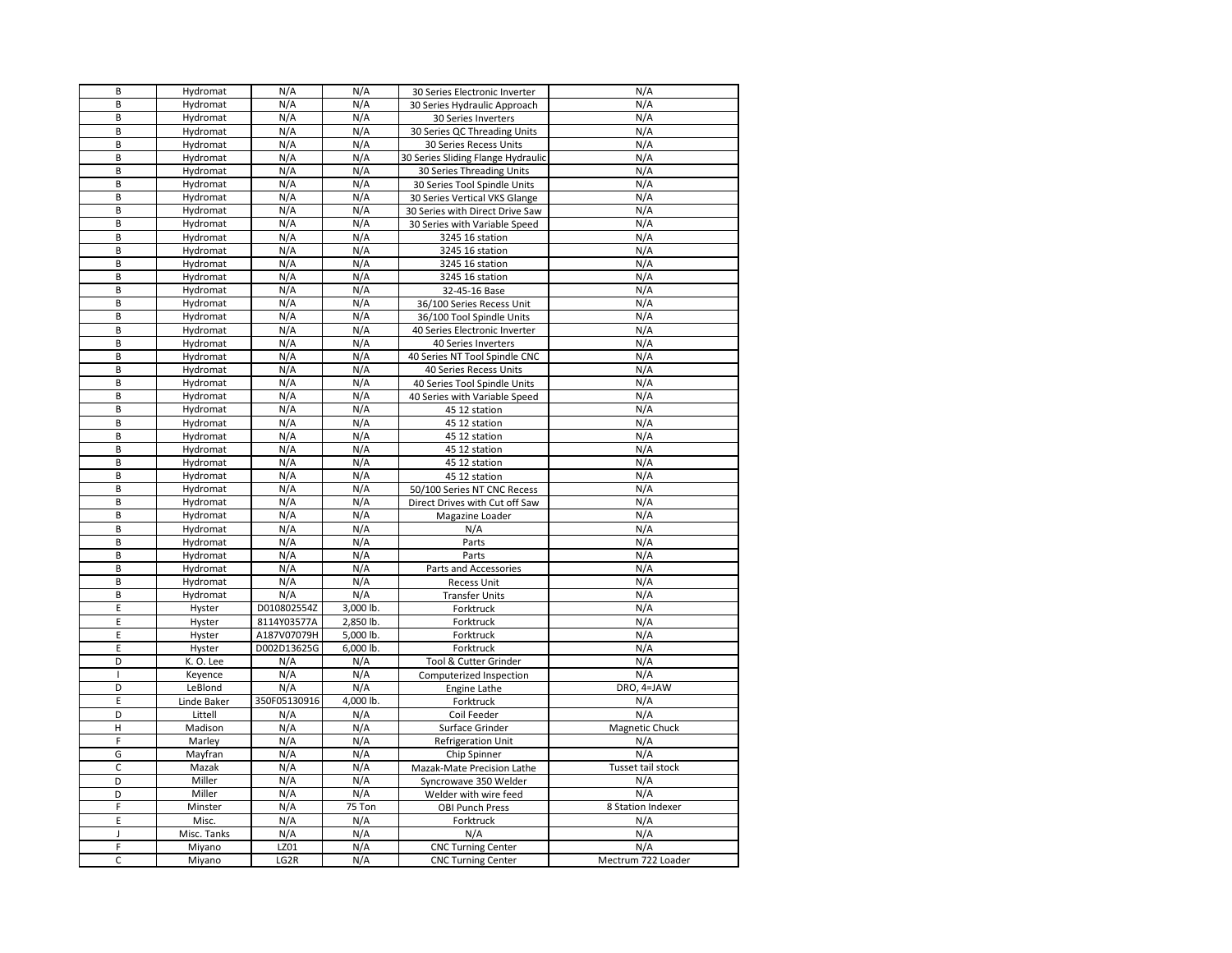| $\mathsf{C}$   | Miyano        | <b>TSV23</b> | N/A       | <b>Vertical Machining Ctr</b>          | N/A                             |
|----------------|---------------|--------------|-----------|----------------------------------------|---------------------------------|
| C              | Miyano        | <b>TSV23</b> | N/A       | <b>Vertical Machining Ctr</b>          | N/A                             |
| D              | Monarch       | N/A          | N/A       | Lathe                                  | N/A                             |
| D              | Monarch Lathe | 34906        | 20"       | Lathe                                  | 28" Swing - 48" between Centers |
| $\mathsf{C}$   | Multipress    | N/A          | N/A       | <b>Hydraulic Press</b>                 | N/A                             |
| F              | N/A           | N/A          | N/A       | Air receiver tanks                     | N/A                             |
| A              | N/A           | N/A          | N/A       | <b>Assembly Machine</b>                | N/A                             |
| $\mathbf{I}$   | N/A           | E08YO1235    | N/A       | Assembly Machine with Robot            | N/A                             |
| $\overline{1}$ | N/A           | N/A          | N/A       | <b>Automated Digital Shadow</b>        | N/A                             |
| D              | N/A           | N/A          | N/A       | <b>Bar Marker</b>                      | N/A                             |
| G              | N/A           | N/A          | N/A       | <b>Barrel Washer</b>                   | N/A                             |
| D              | N/A           | N/A          | 10 Ton    | <b>Bridge Crane</b>                    | N/A                             |
| E              | N/A           | N/A          | N/A       | C-Clamps                               | N/A                             |
| D              |               | N/A          | N/A       |                                        | N/A                             |
|                | N/A           |              |           | <b>Centron Feeders</b>                 |                                 |
| E              | N/A           | N/A          | N/A       | Chip Conveyor                          | N/A                             |
| E              | N/A           | N/A          | N/A       | Chip Conveyor & Misc.                  | N/A                             |
| D              | N/A           | N/A          | 10,000 lb | Coil Feeder                            | N/A                             |
| E              | N/A           | N/A          | N/A       | Conveyor Belt                          | N/A                             |
| E              | N/A           | N/A          | N/A       | Conveyors & Material Handling          | N/A                             |
| J.             | N/A           | N/A          | N/A       | Coordinate Inspection Machine          | N/A                             |
| $\mathbf{I}$   | N/A           | N/A          | N/A       | <b>Coordinate Measuring Machine</b>    | N/A                             |
| E              | N/A           | N/A          | N/A       | CTS Misc.                              | N/A                             |
| D              | N/A           | N/A          | N/A       | Disc hand sander                       | N/A                             |
| D              | N/A           | N/A          | N/A       | Disk Sander                            | N/A                             |
| D              | N/A           | N/A          | N/A       | <b>Elox Tap Disenegrator</b>           | N/A                             |
| J              | N/A           | N/A          | N/A       | Fans                                   | N/A                             |
| $\mathbf{I}$   | N/A           | N/A          | N/A       | <b>Fasteners and Tables</b>            | N/A                             |
| D              | N/A           | N/A          | N/A       | <b>Hand Operated Press</b>             | N/A                             |
| $\mathbf{I}$   | N/A           | N/A          | N/A       | Hoist                                  | N/A                             |
| D              | N/A           | N/A          | N/A       | Horizontal Band Saw                    | N/A                             |
| D              | N/A           | N/A          | N/A       | Max Disc Sander                        | N/A                             |
| J              | N/A           | N/A          | N/A       | Misc.                                  | N/A                             |
| D              | N/A           | N/A          | N/A       | Monarch Lathe                          | N/A                             |
| D              | N/A           | N/A          | 15 Ton    | <b>OBI Punch Press</b>                 | N/A                             |
| E              | N/A           | N/A          | 45 Ton    | <b>OBI Punch Press</b>                 | N/A                             |
| J              | N/A           | N/A          | N/A       | Office Furniture, Fixtures &           | N/A                             |
| G              | N/A           | N/A          | N/A       | Old Barrel Washer                      | N/A                             |
| J.             | N/A           | N/A          | N/A       | <b>Optical Comparitor (Bench Type)</b> | N/A                             |
| Ε              | N/A           | N/A          | N/A       | Pallet Lifter                          | N/A                             |
| J              | N/A           | N/A          | N/A       | Parts Washer                           | N/A                             |
| J              | N/A           | 77-3204      | N/A       | Parts Washer                           | N/A                             |
| J              | N/A           | N/A          | N/A       | Pedestal Grinders & T&C                | N/A                             |
| $\mathbf{I}$   | N/A           | N/A          | N/A       | <b>Precision Instruments</b>           | N/A                             |
| $\overline{1}$ | N/A           | N/A          | N/A       | <b>Precision Instruments</b>           | N/A                             |
| J              | N/A           | N/A          | N/A       | Precision Instruments (not             | N/A                             |
| D              | N/A           | N/A          | N/A       | Rachet U2                              | N/A                             |
| D              | N/A           | N/A          | N/A       | Rachet U3                              | N/A                             |
| D              | N/A           | M-750-A      | N/A       | Ratchet L2                             | N/A                             |
| D              | N/A           | N/A          | N/A       | Ratchet L3                             | N/A                             |
| F              | N/A           | N/A          | N/A       | <b>Strip Feeder</b>                    | N/A                             |
| D              | N/A           | N/A          | N/A       | Strip Feeder                           | N/A                             |
| F              | N/A           | N/A          | N/A       | <b>Tool Room</b>                       | N/A                             |
| E              | N/A           | N/A          | N/A       | Trash Hoppers, Air Cleaners            | N/A                             |
| G              | N/A           | N/A          | N/A       | Vapor Degreaser                        | N/A                             |
| $\overline{1}$ | N/A           | N/A          | N/A       | <b>Various Instruments</b>             | N/A                             |
| D              | N/A           | N/A          | N/A       | Vertical Broach                        | N/A                             |
| J              | N/A           | N/A          | N/A       | <b>Vidmar Cabinets</b>                 | N/A                             |
| $\mathbf{I}$   | N/A           | N/A          | N/A       | Wire EDM                               | N/A                             |
| A              | New Britian   | 51           | 1"        | 6 Spindle                              | Threading                       |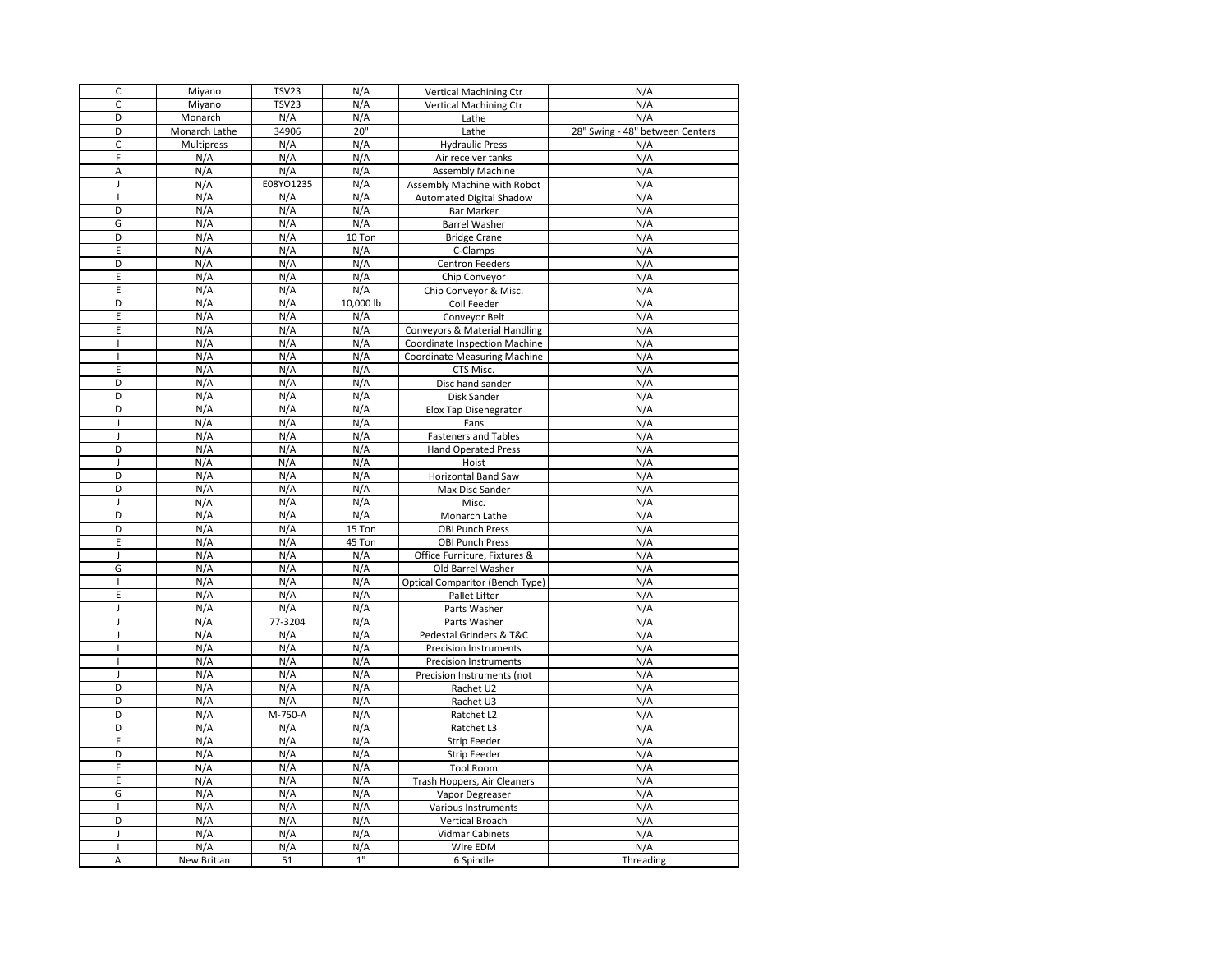| A                            | New Britian  | 51               | $1"$           | 6 Spindle                                              | Threading                        |
|------------------------------|--------------|------------------|----------------|--------------------------------------------------------|----------------------------------|
| A                            | New Britian  | 51               | $1^{\circ}$    | 6 Spindle                                              | N/A                              |
| A                            | New Britian  | 51               | $1^{\circ}$    | 6 Spindle                                              | Threading                        |
| A                            | New Britian  | 51               | 1"             | 6 Spindle                                              | N/A                              |
| Α                            | New Britian  | 52               | 11/4"          | 6 Spindle                                              | Threading                        |
| A                            | New Britian  | 52               | 11/4"          | 6 Spindle                                              | Threading                        |
| A                            | New Britian  | 51               | 1"             | 6 Spindle                                              | Threading/Pick Off               |
| Α                            | New Britian  | 51               | $1^{\circ}$    | 6 Spindle                                              | Pick Off                         |
| A                            | New Britian  | 51               | 1"             | 6 Spindle                                              | Threading                        |
| A                            | New Britian  | 51               | 1"             | 6 Spindle                                              | N/A                              |
| Α                            | New Britian  | 51               | 1"             | 6 Spindle                                              | Threading                        |
| Α                            | New Britian  | 51               | $1^{\circ}$    | 6 Spindle                                              | N/A                              |
| A                            | New Britian  | 52               | 11/4"          | 6 Spindle                                              | N/A                              |
| A                            | New Britian  | 52               | 11/4"          | 6 Spindle                                              | N/A                              |
| Α                            | New Britian  | 52               | 11/4"          | 6 Spindle                                              | Threading                        |
| A                            | New Britian  | 51               | $1"$           | 6 Spindle                                              | N/A                              |
| A                            | New Britian  | 51               | 1"             | 6 Spindle                                              | N/A                              |
| Α                            | New Britian  | 60               | 1"             | 6 Spindle                                              | N/A                              |
| Α                            | New Britian  | 60               | $1^{\circ}$    | 6 Spindle                                              | Threading                        |
| A                            | New Britian  | 60               | 1"             | 6 Spindle                                              | N/A                              |
| A                            | New Britian  | 60               | $1^{\circ}$    | 6 Spindle                                              | Threading                        |
| Α                            | New Britian  | 51               | 1"             | 6 Spindle                                              | Threading                        |
| A                            | New Britian  | 60               | 1 <sup>0</sup> | 6 Spindle                                              | Threading                        |
| A                            | New Britian  | 817              | 13/4"          | 6 Spindle                                              | Threading                        |
| A                            | New Britian  | 62               | 21/4"          | 6 Spindle                                              | Threading                        |
| Α                            | New Britian  | 61               | 21/4"          | 6 Spindle                                              | Threading                        |
| A                            | New Britian  | 62               | 21/4"          | 6 Spindle                                              | Threading                        |
| A                            | New Britian  | 61               | 21/4"          | 6 Spindle                                              | Threading                        |
| Α                            | New Britian  | 61               | 15/8"          | 6 Spindle                                              | Threading                        |
| A                            | New Britian  | 61               | $15/8$ "       | 6 Spindle                                              | Threading                        |
| A                            | New Britian  | 61               | 2"             | 6 Spindle                                              | Threading                        |
| A                            | New Britian  | 61               | 2"             | 6 Spindle                                              | Threading                        |
| Α                            | New Britian  | 60               | 1 <sup>0</sup> | 6 Spindle Chucker                                      | Threading                        |
| A                            | New Britian  | 60               | 1"             | 6 Spindle Chucker                                      | N/A                              |
| A                            | New Britian  | 816              | 2 <sup>n</sup> | 8 Spindle                                              | Threading                        |
| Α                            | New Britian  | 817              | 15/8"          | 8 Spindle                                              | Threading                        |
| A                            | New Britian  | 817              | 15/8"          | 8 Spindle                                              | Threading                        |
| A                            | New Britian  | 817              | 15/8"          | 8 Spindle                                              | Threading                        |
| A                            | New Britian  | 817              | 15/8"          | 8 Spindle                                              | Threading                        |
| Α                            | New Britian  | 817              | $15/8$ "       | 8 Spindle                                              | Threading                        |
| A                            | New Britian  | 60               | 1"             | Chucker                                                | Threading                        |
| E                            | Nissan       | 50               | 5,000 lb.      | Forktruck                                              | N/A                              |
| $\mathbf{I}$                 | OGP<br>OGP   | N/A              | 16"<br>16"     | Granite surface plate and                              | N/A                              |
| $\mathbf{I}$<br>$\mathbf{I}$ | OGP          | N/A              | 16"            | Optical Comparitor (Bench Type)                        | N/A                              |
| N/A                          | Okuma        | N/A<br>LB15      | N/A            | Optical Comparitor (Bench Type)                        | N/A                              |
|                              | Okuma        | <b>LR10</b>      |                | <b>CNC Turning Center</b>                              | Conveyor                         |
| N/A<br>$\mathsf C$           | Okuma        | <b>LR10</b>      | N/A<br>N/A     | <b>CNC Turning Center</b><br><b>CNC Turning Center</b> | Conveyor/Robot<br>Conveyor/Robot |
| $\mathsf C$                  | Okuma        | L-NC8            | N/A            | <b>CNC Turning Center</b>                              | Conveyor/Robot                   |
| $\mathsf C$                  | Okuma        | LR15MW           | N/A            | <b>CNC Turning Center</b>                              | Conveyor                         |
| $\mathsf C$                  | Okuma        | LR15MW           | N/A            | <b>CNC Turning Center</b>                              | Conveyor                         |
| $\mathsf C$                  | Okuma        | <b>LR15</b>      | N/A            | <b>CNC Turning Center</b>                              | Conveyor                         |
| $\mathsf C$                  | Okuma        | <b>LR15</b>      | N/A            | <b>CNC Turning Center</b>                              | Conveyor                         |
| C                            | Okuma        | MX45VAE          | N/A            | <b>CNC Turning Center</b>                              | N/A                              |
| C                            | Okuma        | LC <sub>20</sub> | N/A            | <b>CNC Turning Center</b>                              | N/A                              |
| $\mathsf C$                  | Okuma        | N/A              | N/A            | <b>CNC Turning Center</b>                              | N/A                              |
| D                            | Older Lathes | N/A              | N/A            | Older Lathes                                           | N/A                              |
| D                            | Orbirform    | <b>B300</b>      | N/A            | <b>Orbital Rivet Press</b>                             | N/A                              |